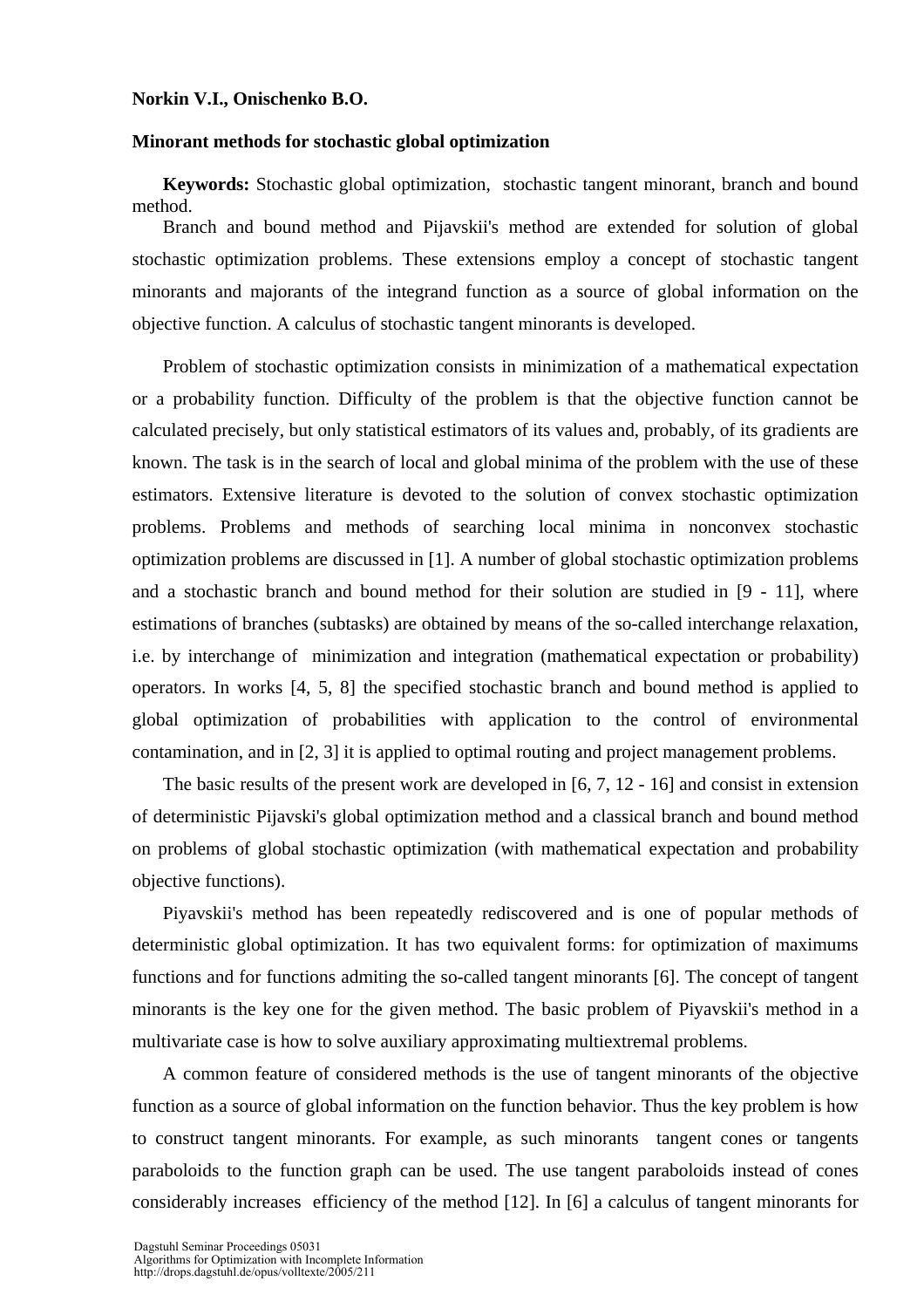complex nonconvex criterion functions is developed. In the present paper we give new rules for calculation of tangent minorants, in particular, for minimum and maximum functions and also stochastic tangent minorants for mathematical expectation and probability functions. Consideration of stochastic minorants is similar to generalization of a deterministic gradient method to a stochastic quasigradient method for solution of stochastic programming problems. The search of deterministic minorants as well as gradients of mathematical expectation functions can be problematic, however calculation and use of stochastic minorants and stochastic quasigradients is quite possible.

A common feature of considered methods applied to a problem of global stochastic optimization is the use of a sequence of uniform approximations of the objective function and tangent minorants of these approximations. Thus, we obtain new modifications of Piyavskii's method and of the branch and bound method for the solution of so-called limit extremal problems in which objective function is optimized through a sequence of approximating functions.

We radically solve a problem of solution of auxiliary approximating problems in a multivariate Piyavskii's method, namely, we solve them not precisely (that is rather difficult) but approximately by partitioning the domain of search into subsimplexes and by searching a subsimplex with the least estimate from below of the approximating function (instead of searching points of its global minimum). Then this variant of the method, in essence, turns into a branch and bound method with minorant estimates of branches.

## REFERENCES

- 1. Ermoliev Y.M., Norkin V.I. Methods for solution of nonconvex nonsmooth stochastic optimization problems, *Kibernetika i sistemnyi analiz*, 2003, N 5, 60-81 (in Russian, English translation in *Cybernetics and Systems Analysis,* 2003, Vol. 39, Issue 5, pp. 701-715).
- 2. Gutjahr W.J., Hellmayr A., Pflug G.C., Optimal stochastic single-machine tardiness scheduling by stochastic branch-and-bound // *European J. of Operational Research.* - 1999. - Vol.117, N 2. - P.396-413.
- 3. Gutjahr W.J., Strauss C., Wagner E., A Stochastic Branch-and-Bound Approach to Activity Crashing in Project Management // *J. on Computing.* - 2000. - Vol. 12, N 2. - P.125-135.
- 4. Hägglöf K. The Implementation of the Stochastic Branch and Bound Method for Applications in River Basin Water Quality Management // Working paper WP-96-89. - Int. Inst. for Appl. Syst. Analysis. Laxenburg, Austria, 1996. - 13 p.
- 5. Lence B.J., Ruszczcynski A. Managing Water Quality under Uncertainty: Application of a New Stochastic Branch and Bound Method // Working paper WP-96-066. - Int. Inst. for Appl. Syst. Analysis. Laxenburg, Austria, June 1996. - 18 p.